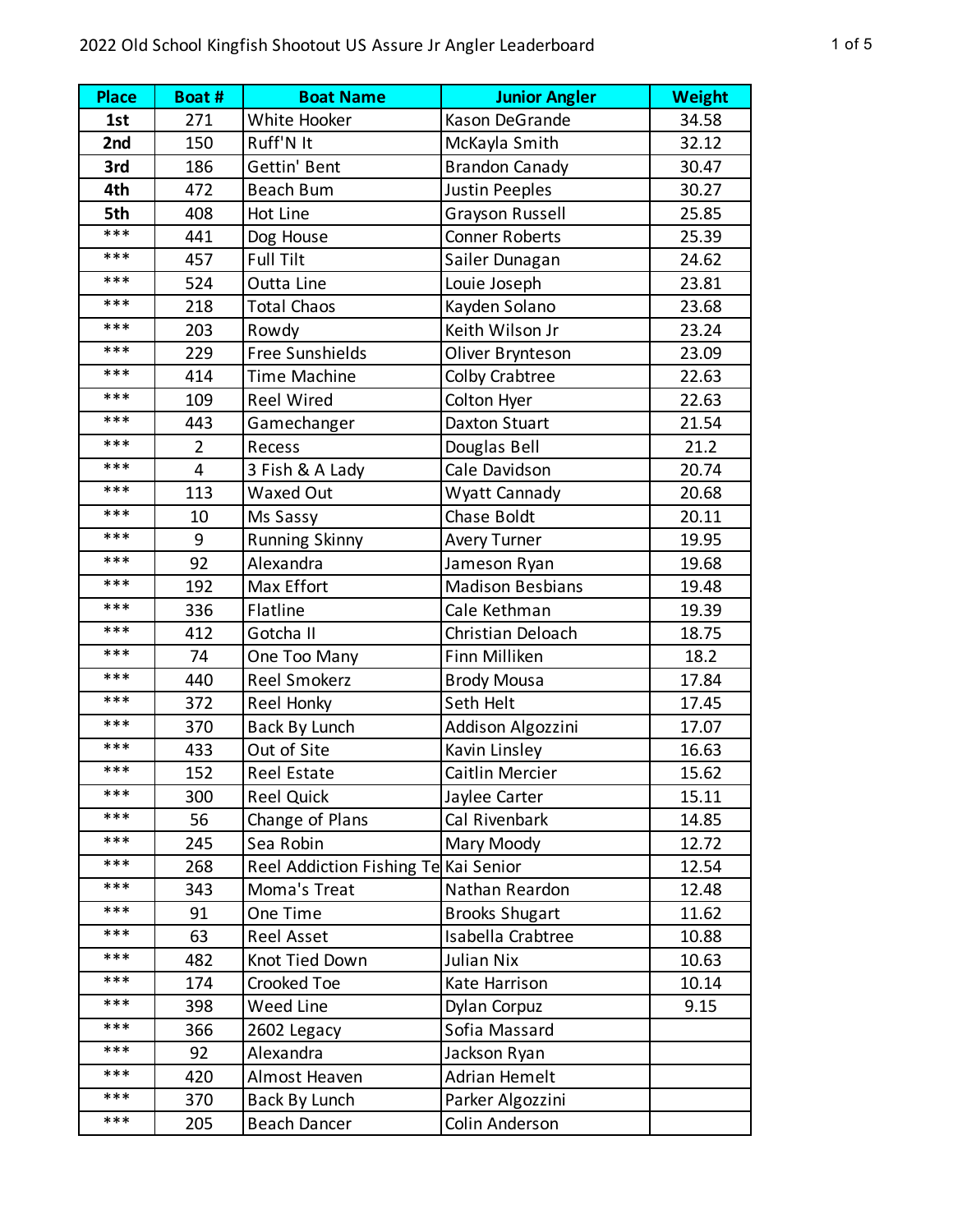| *** | 29  | Bear Caught Fishing Tean Ashton Croft |                       |  |
|-----|-----|---------------------------------------|-----------------------|--|
| *** | 371 | <b>Bitterblue</b>                     | Alyssa Berg           |  |
| *** | 301 | <b>Blind Hog</b>                      | Case Wingate          |  |
| *** | 413 | <b>Blondie</b>                        | <b>Brogan McNab</b>   |  |
| *** | 357 | <b>Broke Again</b>                    | Dylan Cole            |  |
| *** | 513 | CarJack                               | <b>Grady Harrell</b>  |  |
| *** | 102 | <b>Channel Surfer</b>                 | Kade Law              |  |
| *** | 276 | Chawk                                 | Kambry Germany        |  |
| *** | 316 | Chum On                               | Kale Hendrix          |  |
| *** | 174 | Crooked Toe                           | Sean Middleton        |  |
| *** | 256 | CY Fishing                            | <b>Bailey Yee</b>     |  |
| *** | 100 | D's Knots                             | Colin Nelson          |  |
| *** | 100 | D's Knots                             | Presley Nelson        |  |
| *** | 8   | Daddy's Daycare                       | <b>Bella Carter</b>   |  |
| *** | 446 | DD's Dingy                            | Makenna Moore         |  |
| *** | 190 | Debinator 3                           | Alden Rawlinson       |  |
| *** | 512 | Dialed-In                             | Drew Rohan            |  |
| *** | 512 | Dialed-In                             | <b>Brice Berrier</b>  |  |
| *** | 277 | Dirty Money                           | Colton Chapman        |  |
| *** | 523 | Dock Fee                              | <b>Arthur Mahn</b>    |  |
| *** | 395 | Down Guy                              | Jacob Slay            |  |
| *** | 248 | Erline                                | William English       |  |
| *** | 253 | Fat Chance                            | Alana Heilman         |  |
| *** | 253 | Fat Chance                            | Marlin Heilman        |  |
| *** | 253 | Fat Chance                            | Serena Heilman        |  |
| *** | 253 | Fat Chance                            | Eli Norquist          |  |
| *** | 381 | Fish Local 904                        | Gavin Altman          |  |
| *** | 90  | Footeloose                            | Noah Stahl            |  |
| *** | 90  | Footeloose                            | <b>Conner Foote</b>   |  |
| *** | 90  | Footeloose                            | <b>Tinley Foote</b>   |  |
| *** | 32  | Frizzy Lizzy                          | <b>Sydney Desgins</b> |  |
| *** | 457 | Full Tilt                             | Elizabeth Dunnagan    |  |
| *** | 380 | Get Bent                              | AJ Anderson           |  |
| *** | 415 | <b>Get Hard</b>                       | Owen Lowry            |  |
| *** | 186 | Gettin' Bent                          | Andy Canady           |  |
| *** | 329 | Git Witt It                           | <b>Wyatt Hicks</b>    |  |
| *** | 250 | Golden Gaff Fishing Tean              | Gavin Beaver          |  |
| *** | 235 | Good Problem                          | Kristi Delong         |  |
| *** | 203 | Hakuna Matata                         | Keith Wilson III      |  |
| *** | 178 | Harlan's Habit                        | Parker Wiechens       |  |
| *** | 359 | Her Blue Eyes                         | Parker Nicholson      |  |
| *** | 128 | Holland Boy's Seachaser               | Ethan Holland         |  |
| *** | 128 | Holland Boy's Seachaser               | Liam Holland          |  |
| *** | 99  | Hot Line                              | Jessie Royce          |  |
| *** | 423 | Hot Mess                              | Logan Woltman         |  |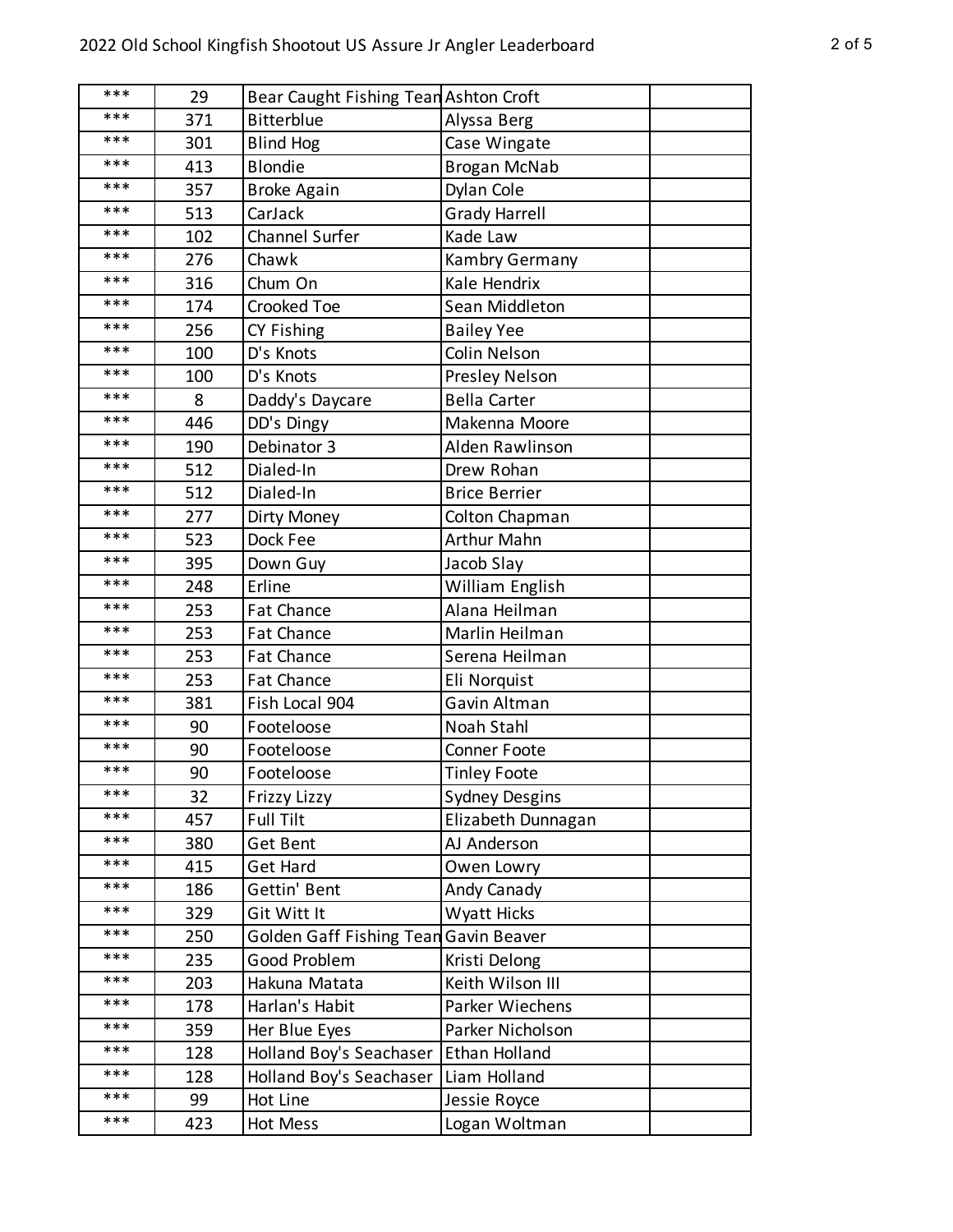| *** | 308 | <b>Irie Tides</b>                      | Cayden Smith           |
|-----|-----|----------------------------------------|------------------------|
| *** | 365 | Jack's Wild                            | Sophia Serrano         |
| *** | 265 | JJ                                     | Alena Luz              |
| *** | 265 | JJ                                     | Trip Gueter            |
| *** | 265 | JJ                                     | Daxton Mast            |
| *** | 52  | Just Hook It                           | Aubree Evans           |
| *** | 52  | Just Hook It                           | Emma Scully            |
| *** | 52  | Just Hook It                           | Owen Scully            |
| *** | 525 | Just Us                                | Colt Carter            |
| *** | 466 | Knot @ Work                            | Katelynn Owens         |
| *** | 328 | Knot Flyin                             | <b>Reiley Miller</b>   |
| *** | 482 | Knot Tied Down                         | Aria Nix               |
| *** | 76  | Knot Yourz/Team Roswell Bodie Sinclair |                        |
| *** | 213 | Knotty Hooker                          | Mark Panozzo           |
| *** | 135 | Lady Luck                              | Landon Register        |
| *** | 290 | Lite House                             | <b>Taylor Giles</b>    |
| *** | 454 | Loggin' Off                            | John Henry Ferrell     |
| *** | 419 | Longshot                               | <b>Cooper Perkins</b>  |
| *** | 419 | Longshot                               | Jaxson Wilcox          |
| *** | 424 | Lucky Dog                              | Lucas Sheridan         |
| *** | 375 | Luckybird                              | Drew Holmquist         |
| *** | 375 | Luckybird                              | AJ Simonetta Jr        |
| *** | 375 | Luckybird                              | Owen Holmquist         |
| *** | 53  | Maximum Threat                         | <b>Austin Rubino</b>   |
| *** | 530 | McGee's Tractor Service                | Trent Padgett          |
| *** | 530 | McGee's Tractor Service                | Matthew Padgett        |
| *** | 530 | McGee's Tractor Service                | RJ McGee               |
| *** | 530 | <b>McGee's Tractor Service</b>         | Lyle Mulligan          |
| *** | 145 | Mommas Intentions                      | Julie Watkins          |
| *** | 37  | Nauti B                                | Tomilynn Hornsby       |
| *** | 163 | Nauti Hooker                           | Cooper Dixon           |
| *** | 335 | Navy Boat                              | <b>Edward Emery</b>    |
| *** | 335 | Navy Boat                              | March Rackleboom       |
| *** | 452 | No Filter                              | JT Gilbert             |
| *** | 266 | No Limit                               | <b>Brooke Fletcher</b> |
| *** | 292 | No Snacky No Shacky                    | Forrest Johns          |
| *** | 85  | Nothing But a Thang                    | Brayden Pausche        |
| *** | 85  | Nothing But a Thang                    | Jake Lunsford          |
| *** | 224 | Nut Deep                               | Justin Rothman         |
| *** | 224 | Nut Deep                               | Fisher Altieri         |
| *** | 527 | <b>Ogranized Chaos</b>                 | Logan Murrer           |
| *** | 399 | On Ice                                 | Lincoln Andrews        |
| *** | 485 | On the Hunt                            | Savannah Robinson      |
| *** | 12  | On Watch                               | Ivy Villa              |
| *** | 91  | One Time                               | Aiden Strickland       |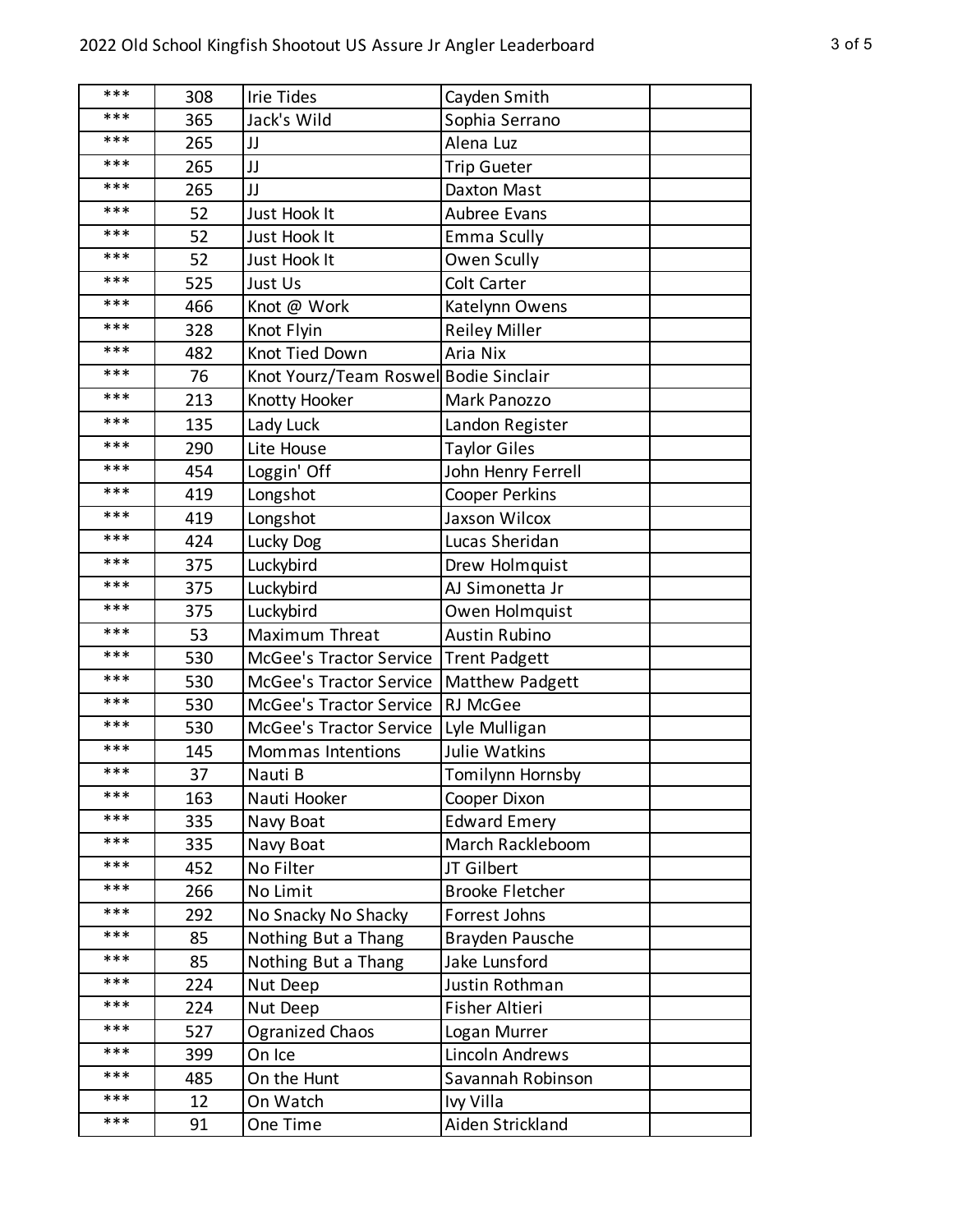| ***<br>91<br>One Time<br><b>Colton Shugart</b><br>***<br>91<br><b>Tristan Starling</b><br>One Time<br>***<br>470<br>Ono<br>Ryder vandeKamp<br>***<br>96<br>Orhian<br>Lakoda Parker<br>***<br>524<br>Outta Line<br>Kavin Ramalingam<br>***<br>122<br><b>Reese Markwalter</b><br>Overruled<br>***<br>362<br>Pole Dancer<br><b>Bianca Baptiste</b> |  |
|-------------------------------------------------------------------------------------------------------------------------------------------------------------------------------------------------------------------------------------------------------------------------------------------------------------------------------------------------|--|
|                                                                                                                                                                                                                                                                                                                                                 |  |
|                                                                                                                                                                                                                                                                                                                                                 |  |
|                                                                                                                                                                                                                                                                                                                                                 |  |
|                                                                                                                                                                                                                                                                                                                                                 |  |
|                                                                                                                                                                                                                                                                                                                                                 |  |
|                                                                                                                                                                                                                                                                                                                                                 |  |
|                                                                                                                                                                                                                                                                                                                                                 |  |
| ***<br>Nicholas Eiber<br>477<br>Premium Real Estate                                                                                                                                                                                                                                                                                             |  |
| ***<br>Rarebreed<br>382<br>Rilei Levesque                                                                                                                                                                                                                                                                                                       |  |
| ***<br>166<br><b>Reel Intentions</b><br>Alyssa Leclerc                                                                                                                                                                                                                                                                                          |  |
| ***<br>Reel Knuckleheads<br><b>Connor Lewis</b><br>130                                                                                                                                                                                                                                                                                          |  |
| ***<br>298<br><b>Reel Screamer</b><br><b>Shelby Stewart</b>                                                                                                                                                                                                                                                                                     |  |
| ***<br>Mason Muhlbauer<br>440<br>Reel Smokerz                                                                                                                                                                                                                                                                                                   |  |
| ***<br>322<br>Reel Tease II<br>Logan Pelton                                                                                                                                                                                                                                                                                                     |  |
| ***<br>Reelaxation<br>Andrew Howle<br>416                                                                                                                                                                                                                                                                                                       |  |
| ***<br>116<br>Regardless<br><b>Ace Alvarez</b>                                                                                                                                                                                                                                                                                                  |  |
| ***<br>Rid'N Dirty<br>Priscilla MacDonald<br>3                                                                                                                                                                                                                                                                                                  |  |
| ***<br>168<br><b>Rite Bite</b><br>Jack Morgan                                                                                                                                                                                                                                                                                                   |  |
| ***<br>Kaidan Edwards<br>243<br>Rough J                                                                                                                                                                                                                                                                                                         |  |
| ***<br>243<br>Rough J<br>Lori Lore                                                                                                                                                                                                                                                                                                              |  |
| ***<br>Ruff'N It<br>150<br>Hunter Cannady                                                                                                                                                                                                                                                                                                       |  |
| ***<br>Ruff'N It<br>150<br>Shane Cannady                                                                                                                                                                                                                                                                                                        |  |
| ***<br>9<br><b>Runnin Skinny</b><br><b>Easton Boone</b>                                                                                                                                                                                                                                                                                         |  |
| ***<br>9<br><b>Runnin Skinny</b><br><b>Maverick Collins</b>                                                                                                                                                                                                                                                                                     |  |
| ***<br>36<br><b>Salty Cricket</b><br>Aubree Green                                                                                                                                                                                                                                                                                               |  |
| ***<br>36<br><b>Salty Cricket</b><br>Lucas Bradley                                                                                                                                                                                                                                                                                              |  |
| ***<br>340<br>Salty Hook<br><b>Tripp Barber</b>                                                                                                                                                                                                                                                                                                 |  |
| ***<br><b>Scaled Back</b><br>275<br>Jayden Massengill                                                                                                                                                                                                                                                                                           |  |
| ***<br>389<br>Sea N Double<br>Addie Wingate                                                                                                                                                                                                                                                                                                     |  |
| ***<br>Sea Robin<br>245<br>Robert Moody Jr                                                                                                                                                                                                                                                                                                      |  |
| ***<br>516<br>Seabones<br>Hudson Papelbon                                                                                                                                                                                                                                                                                                       |  |
| ***<br>189<br>Jonathan Sierra<br>SeaEra                                                                                                                                                                                                                                                                                                         |  |
| ***<br>Caleb Trusttum<br>202<br>Seanachie                                                                                                                                                                                                                                                                                                       |  |
| ***<br>432<br>Seaquail<br><b>Spencer Matthews</b>                                                                                                                                                                                                                                                                                               |  |
| ***<br>Shot Gun<br>434<br><b>Brody St Denis</b>                                                                                                                                                                                                                                                                                                 |  |
| ***<br>Showin Off<br>64<br>Andrew Henner                                                                                                                                                                                                                                                                                                        |  |
| ***<br>48<br>Snatch-Um<br>Ella Patterson                                                                                                                                                                                                                                                                                                        |  |
| ***<br>48<br>Snatch-Um<br><b>Grace Patterson</b>                                                                                                                                                                                                                                                                                                |  |
| ***<br>48<br>Snatch-Um<br><b>Henry Patterson</b>                                                                                                                                                                                                                                                                                                |  |
| ***<br>78<br>Social Distancing<br>Grace Hamel                                                                                                                                                                                                                                                                                                   |  |
| ***<br>78<br>Social Distancing<br>Rebecca Hamel                                                                                                                                                                                                                                                                                                 |  |
| ***<br>471<br>Somebody's Problem<br>Garrett Croxton                                                                                                                                                                                                                                                                                             |  |
| ***<br>471<br>Somebody's Problem<br><b>Grant Croxton</b>                                                                                                                                                                                                                                                                                        |  |
| ***<br><b>Walker Gibbs</b><br>305<br>Southern Cross                                                                                                                                                                                                                                                                                             |  |
| ***<br>Still Jerkin<br>165<br><b>Brylynn Rodgers</b>                                                                                                                                                                                                                                                                                            |  |